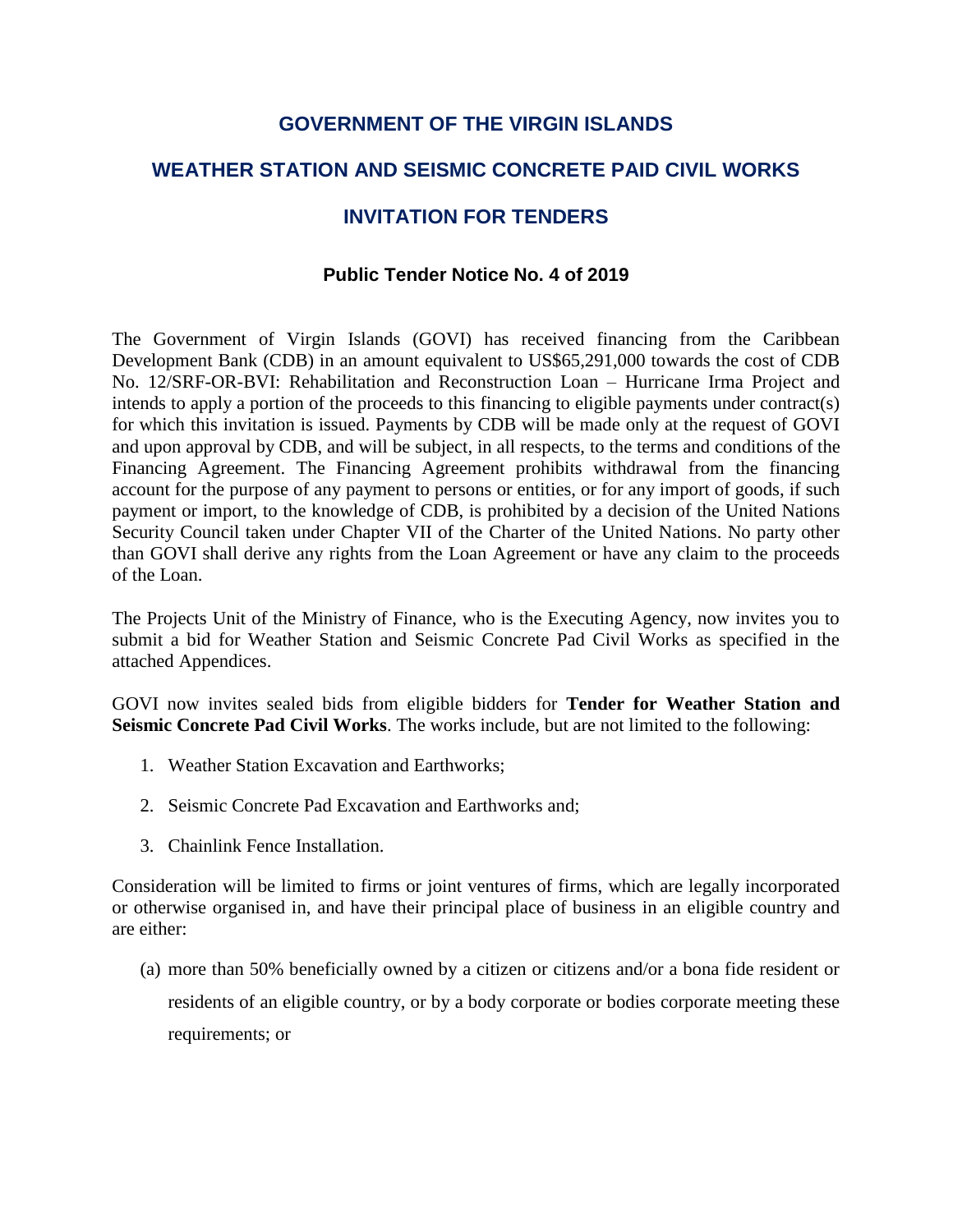(b) owned or controlled by the Government of an eligible country provided that it is legally and financially autonomous and operated under the commercial law of an eligible country and otherwise meets the eligibility requirements of the CDB Guidelines for Procurement (2006).

Eligible countries are member countries of CDB.

Eligible bidders will be required to submit full qualification information with their bids establishing their eligibility to bid and qualification to perform the contract if the bid is accepted. Tender and qualification information are to be submitted in the English Language on the prescribed forms inserted in the Bid Documents. Submissions that do not provide the information required, or do not demonstrate the prospective contractor's ability to perform satisfactorily, will not qualify and will not be considered for further evaluation.

Qualification requirements include, inter alia:

- (a) an average annual turnover (defined as certified payments received for works completed) within the last three (3) years of at least One Hundred thousand United States dollars (USD 100,000);
- (b) a demonstrable cash flow (including access to credit) of Thirty Thousand United States dollars (USD 30,000); and
- (c) experience as prime contractor in the construction of at least one (1) assignment of a nature, scope and complexity comparable to the proposed project activity within the last three (3) years (to comply with this requirement, works quoted should be at least 80 percent complete).

The complete set of Bidding documents will be made available electronically upon request to [procurement@gov.vg](mailto:procurement@gov.vg) with the subject title **"Request for Bid Documents for Weather Station and Seismic Concrete Pad Civil Works in BVI– Rehabilitation and Reconstruction Loan – Hurricane Irma**". The documents will be sent electronically via email, and under no circumstance will GOVI or the Procurement Unit, Ministry of Finance, be held responsible for non-receipt of documents by the bidder

In accordance with the instruction of the bidding document, four (4) hard copies of Bids must be submitted in sealed envelopes, with the name and address of the bidder, and be clearly marked **"Weather Station and Seismic Concrete Pad Civil Works in BVI– Rehabilitation and Reconstruction Loan – Hurricane Irma"** and must be delivered to the address below no later than 10:00 AM AST 14<sup>th</sup> May 2019. Bid opening will take place immediately after the Bid opening will take place immediately after the deadline for submission at the second address below in the presence of bidders representatives who choose to attend.

GOVI/Ministry of Finance reserves the right to accept or reject any bid, and to annul the process and reject all bids, at any time prior to award of contract, without thereby incurring any liability to the affected prospective bidder(s) or any obligation to inform the affected prospective